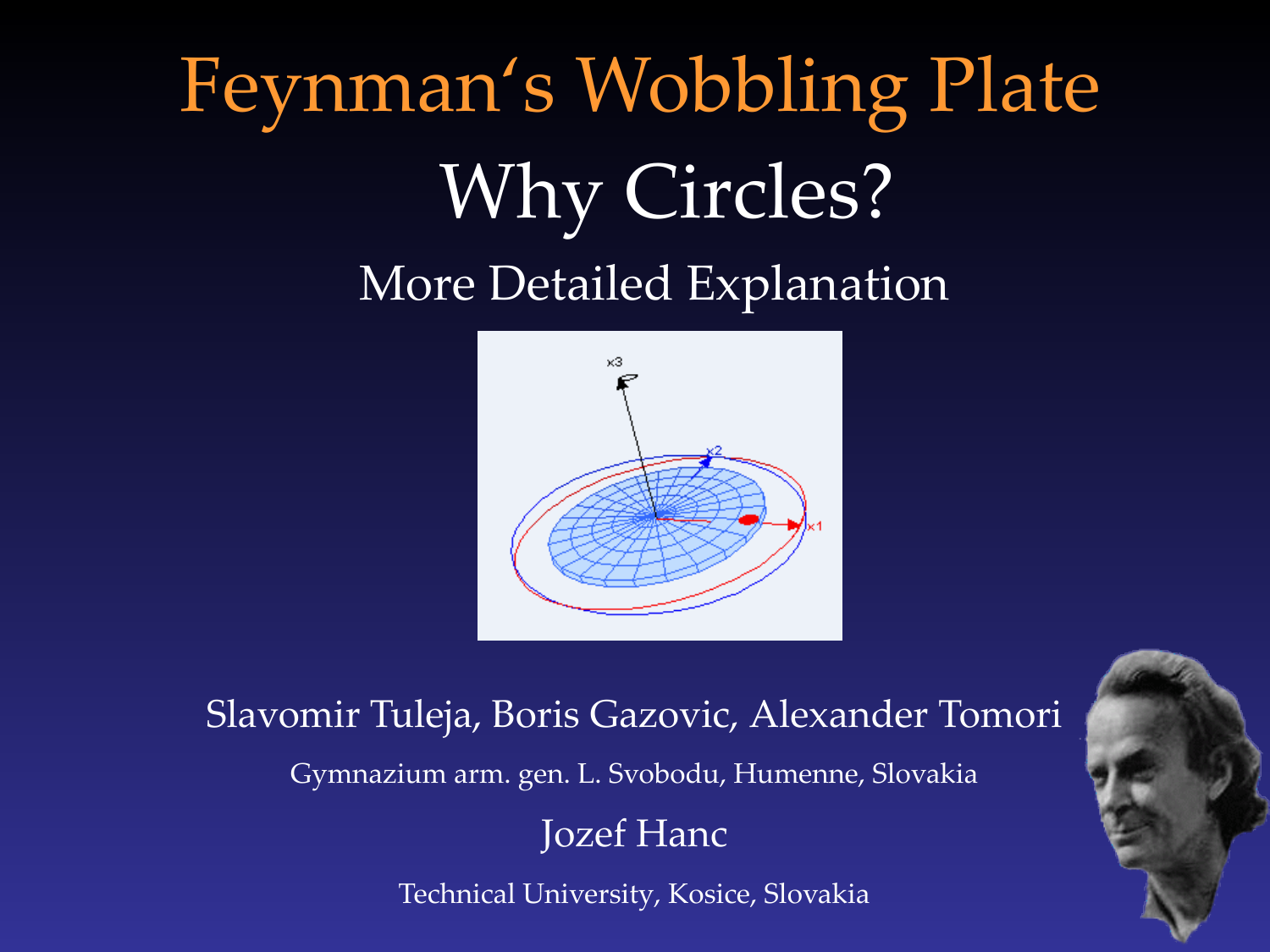# Simplification – The Elementary Plate







Slavomir Tuleja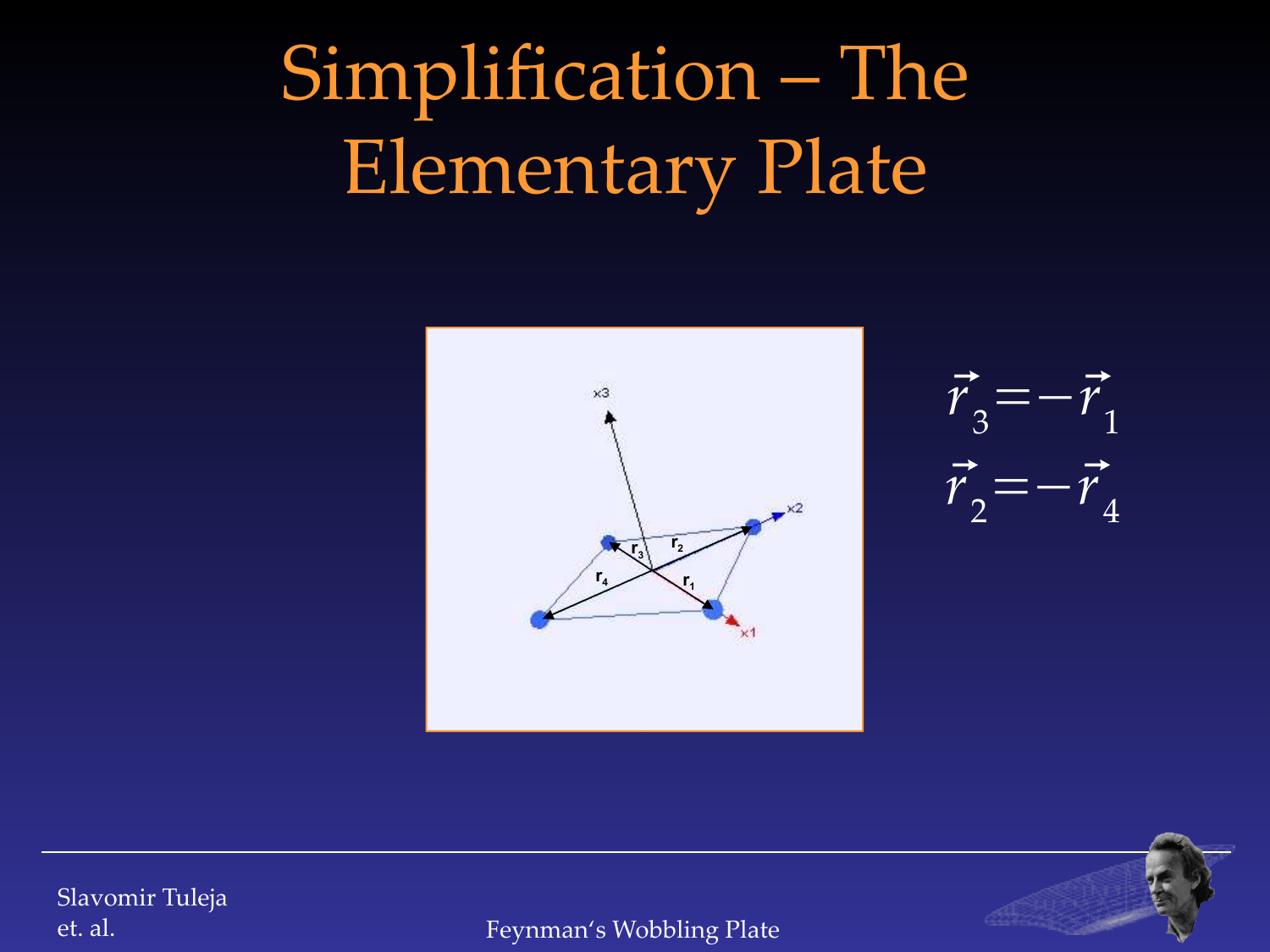### Plan of Atack

- Explore accelerations of the four particles of the elementary plate.
- Use symmetry to reduce to two particles.
- Decompose these accelerations to their radial and tangential components and prove that for a small magnitude of wobbling these accelerations are *centripetal:* they have only radial components; their *tangential components vanish.*

Slavomir Tuleja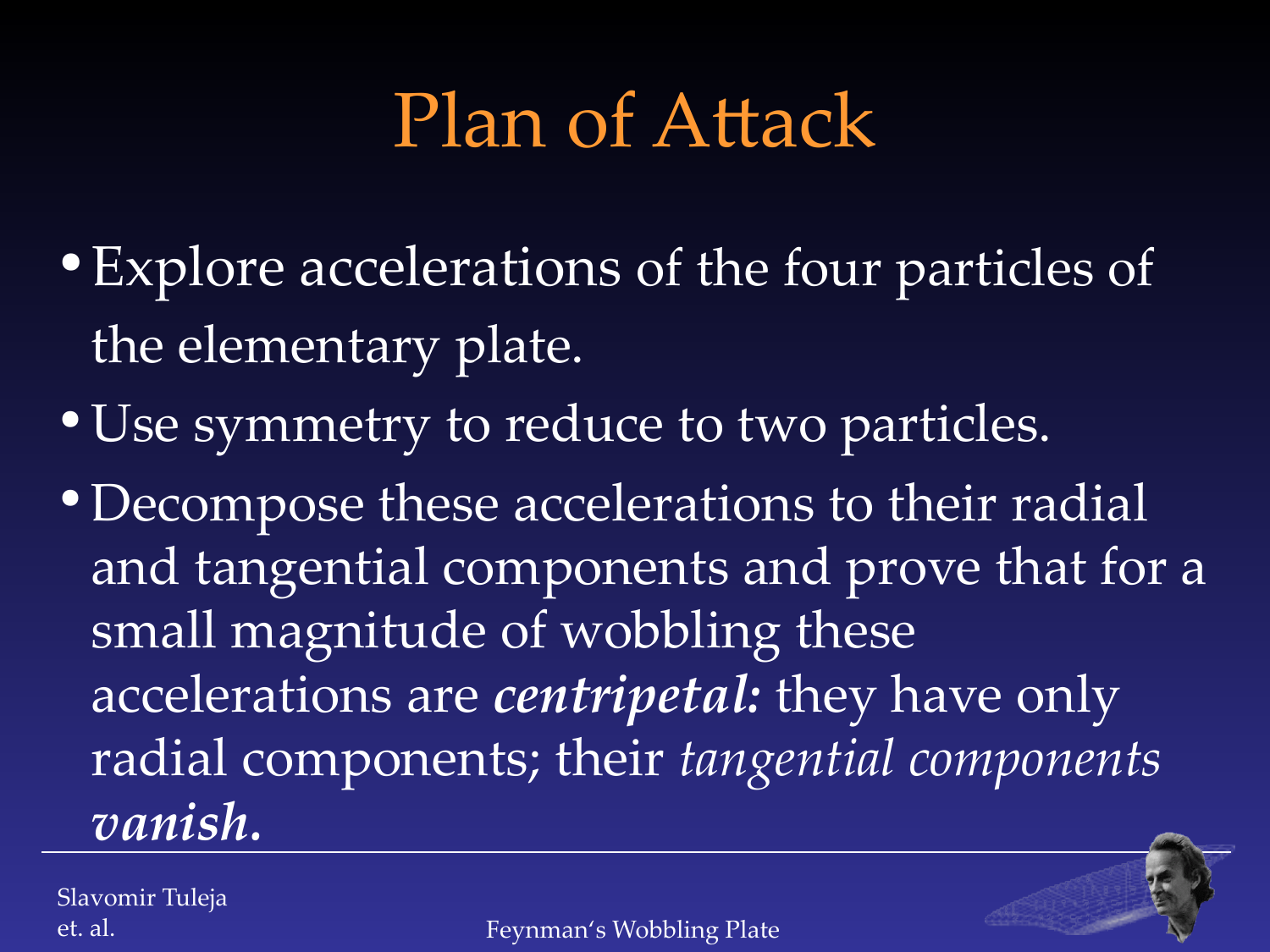### Plan of Atack

• Finally notice that the motion of a real plate can be understood as a result of the synchronous motion of all the "elementary" plates (groups of four particles) it can be composed of.

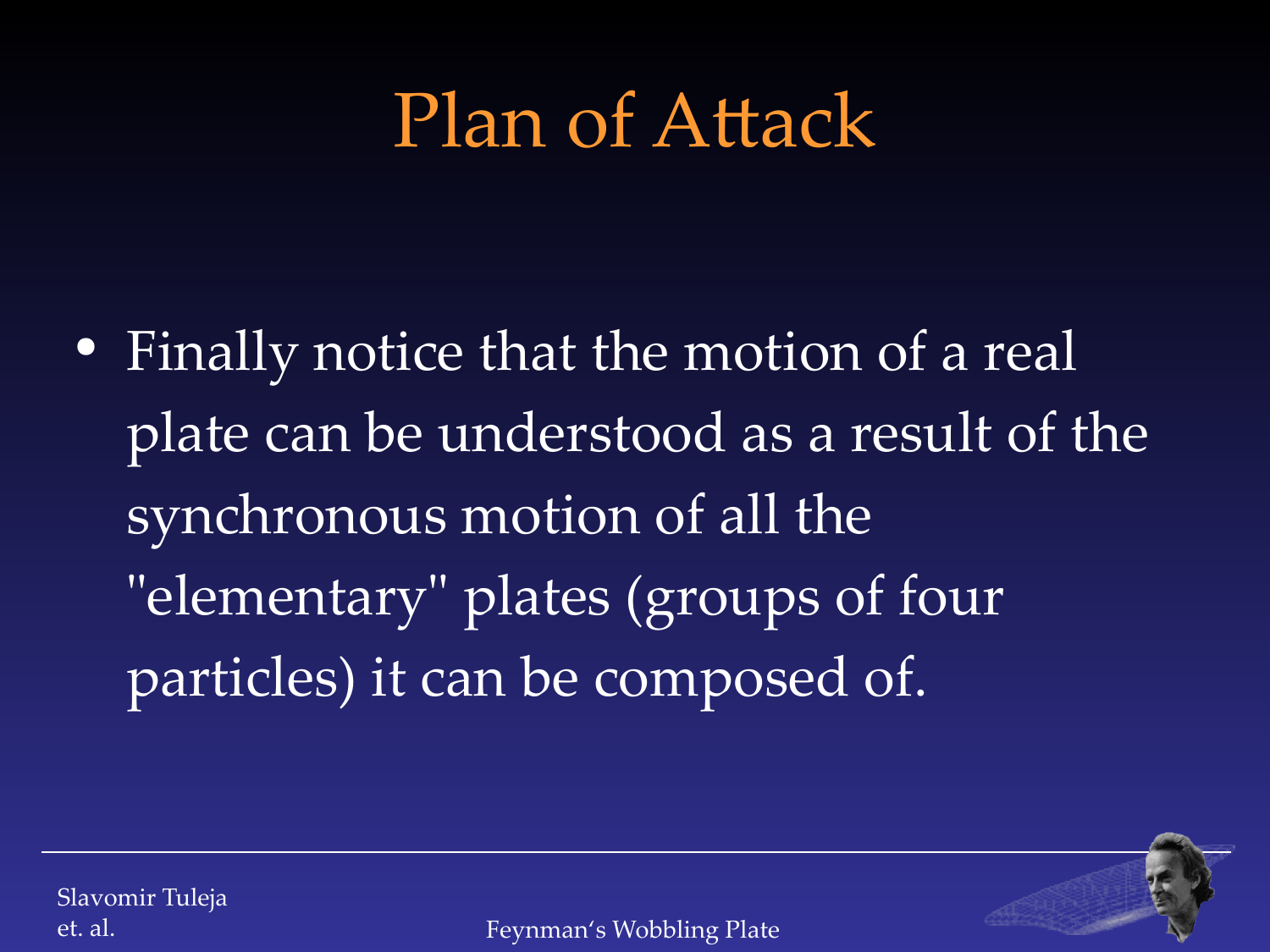### Balancing Accelerations

Each particle of the elementary plate feels a force

$$
\vec{F}_i = m_i \ddot{\vec{r}}_i
$$
 where  $i = 1, 2, 3, 4$ 

These forces exert a zero torque on the plate

$$
\vec{0} = \sum_{i} \vec{r}_{i} \times \vec{F}_{i} = \sum_{i} \vec{r}_{i} \times (m_{i} \ddot{\vec{r}}_{i})
$$

Slavomir Tuleja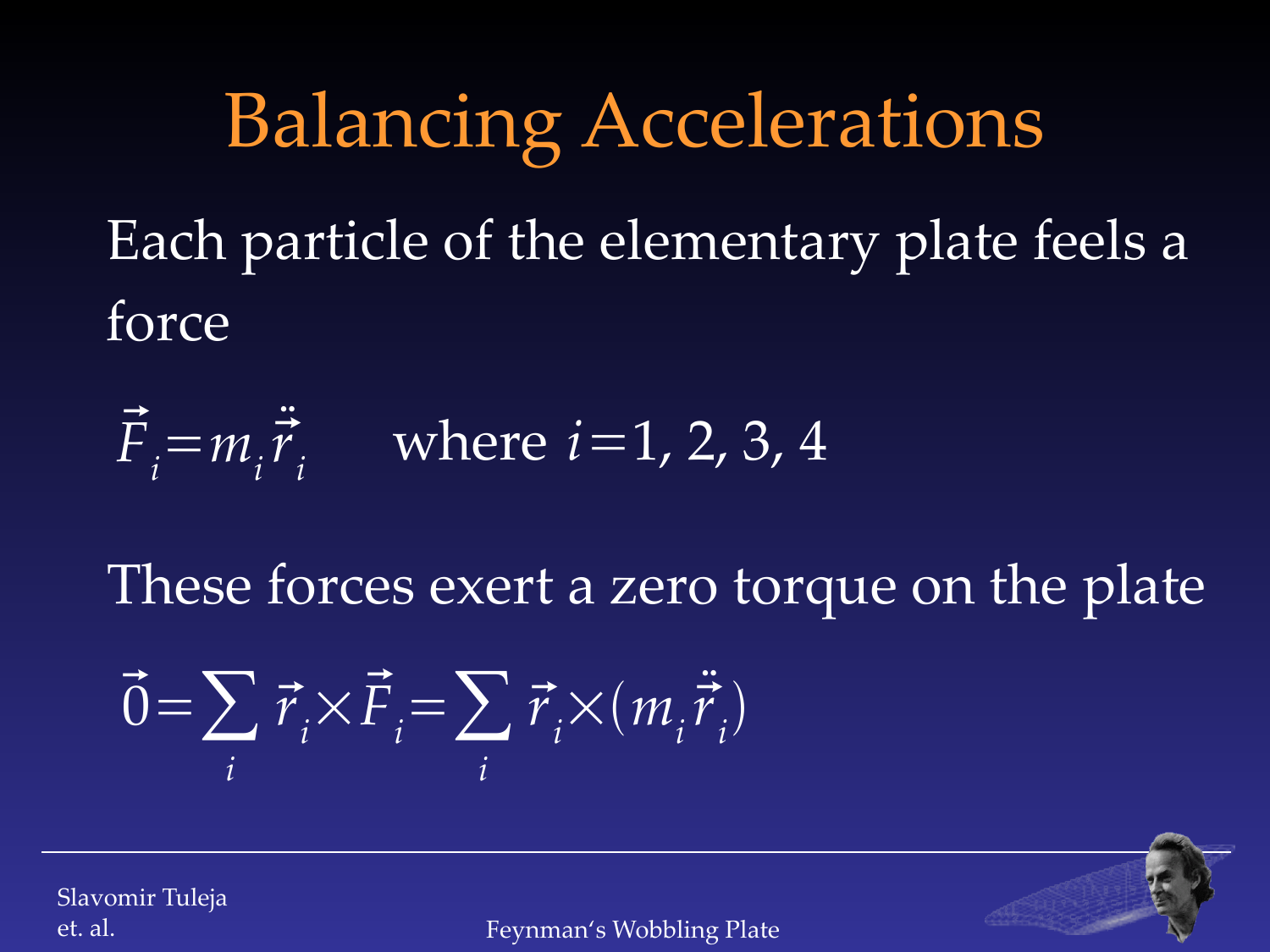### Balancing Accelerations



This yields something, Feynman calls *balancing accelerations*

$$
\vec{r}_1 \times \ddot{\vec{r}}_1 + \vec{r}_2 \times \ddot{\vec{r}}_2 = \vec{0}
$$

Slavomir Tuleja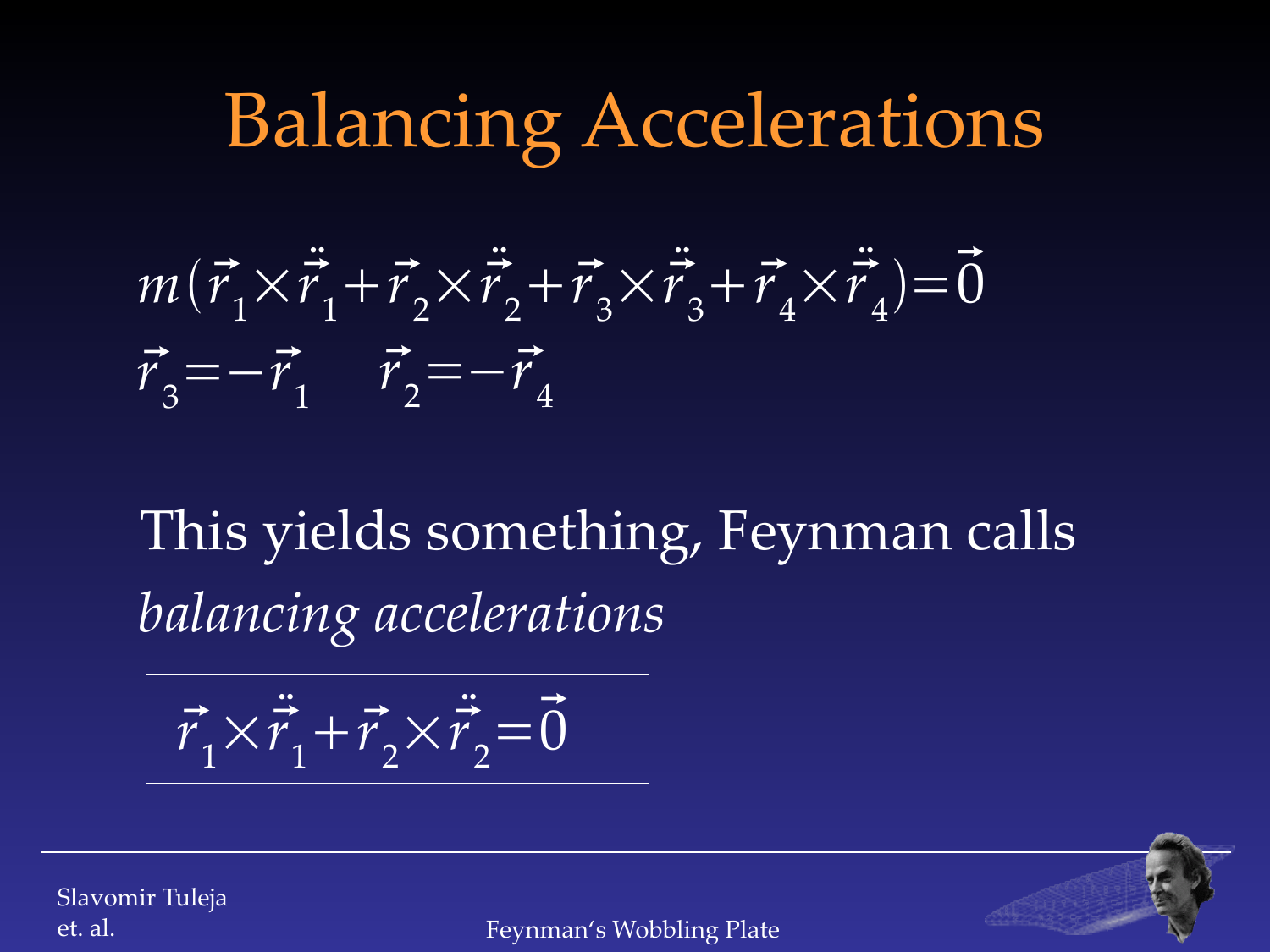### Components of Accelerations

Decompose accelerations into their radial and tangential components and substitute into the acceleration balance equation.

$$
\vec{a}_1 = \vec{a}_{1 \text{ rad}} + \vec{a}_{1 \text{ tan}}
$$

$$
\vec{r}_1 \times \vec{a}_1 = \vec{r}_1 \times \vec{a}_1_{rad} + \vec{r}_1 \times \vec{a}_1_{tan} = \vec{r}_1 \times \vec{a}_1_{tan}
$$

Slavomir Tuleja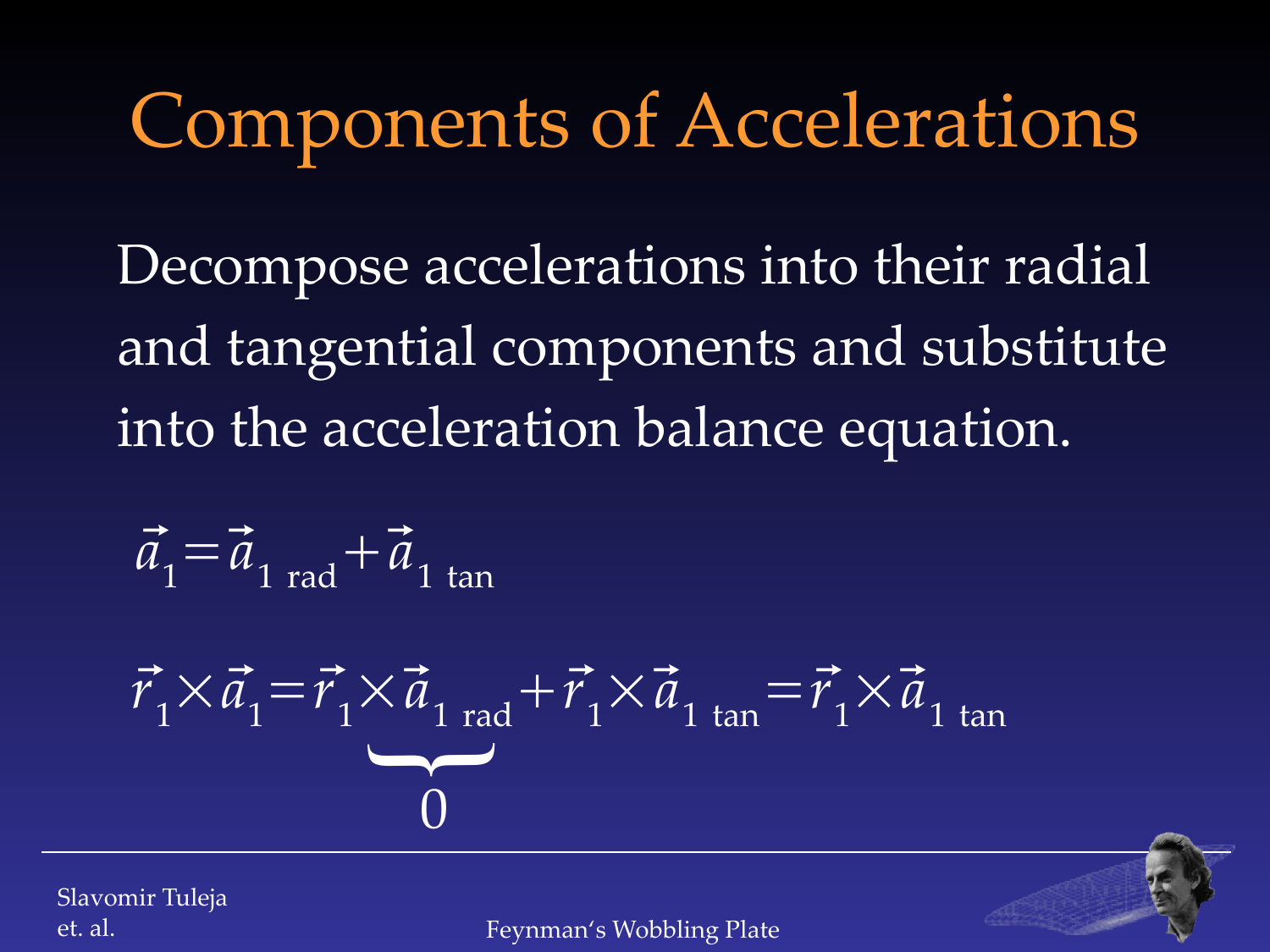### Components of Accelerations

 $\vec{r}_1 \times \vec{a}_1 + \vec{r}_2 \times \vec{a}_2 = 0$  $\vec{r}_1 \times \vec{a}_{1 \tan} + \vec{r}_2 \times \vec{a}_{2 \tan} = \vec{0}$ this becomes this

Slavomir Tuleja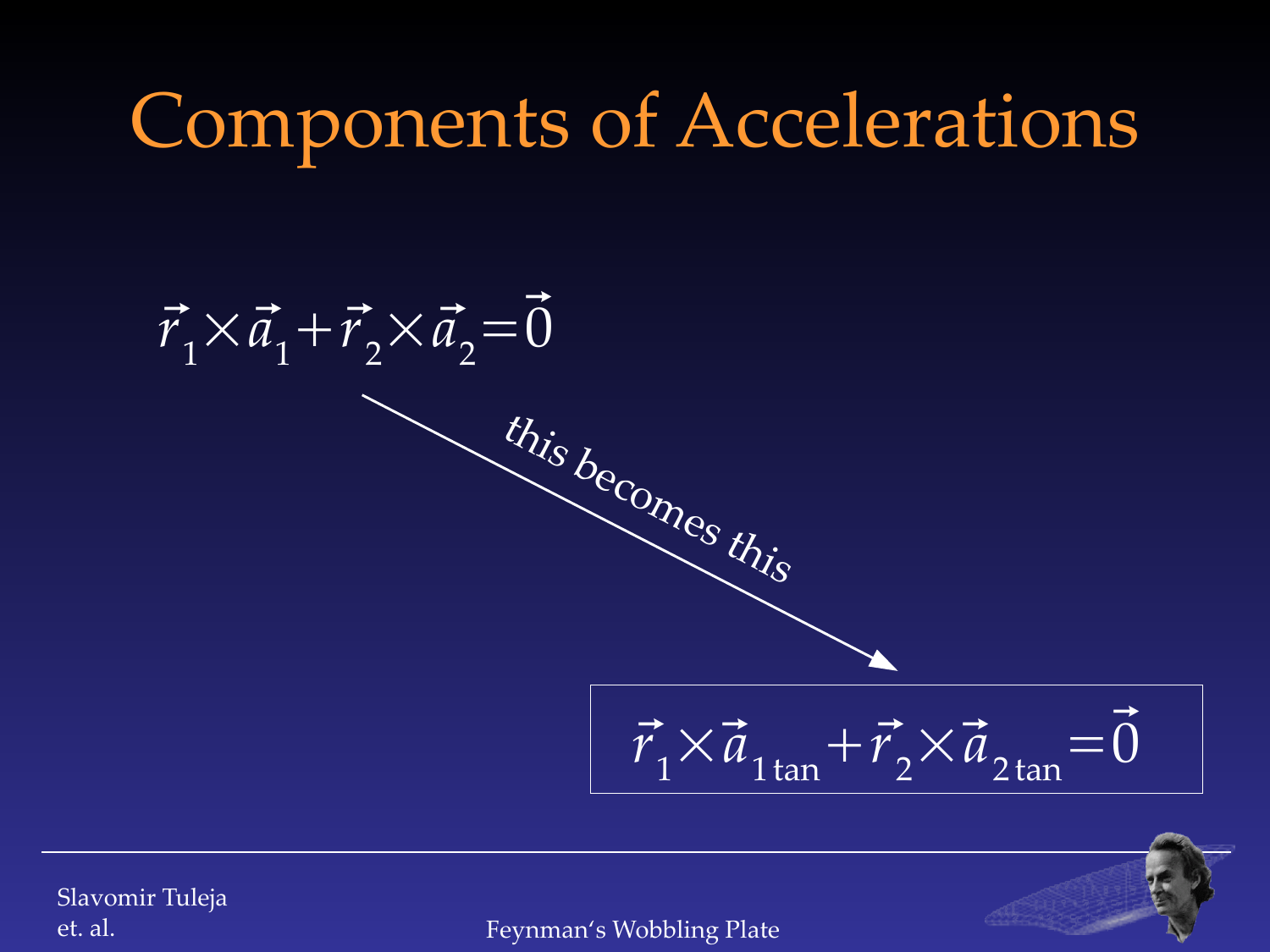# Directions and Magnitudes of Accelerations



$$
\vec{r}_1 \times \vec{a}_{1 \tan} + \vec{r}_2 \times \vec{a}_{2 \tan} = \vec{0}
$$

How to satisfy this condition?

#### Wrong way to satisfy it ...

Slavomir Tuleja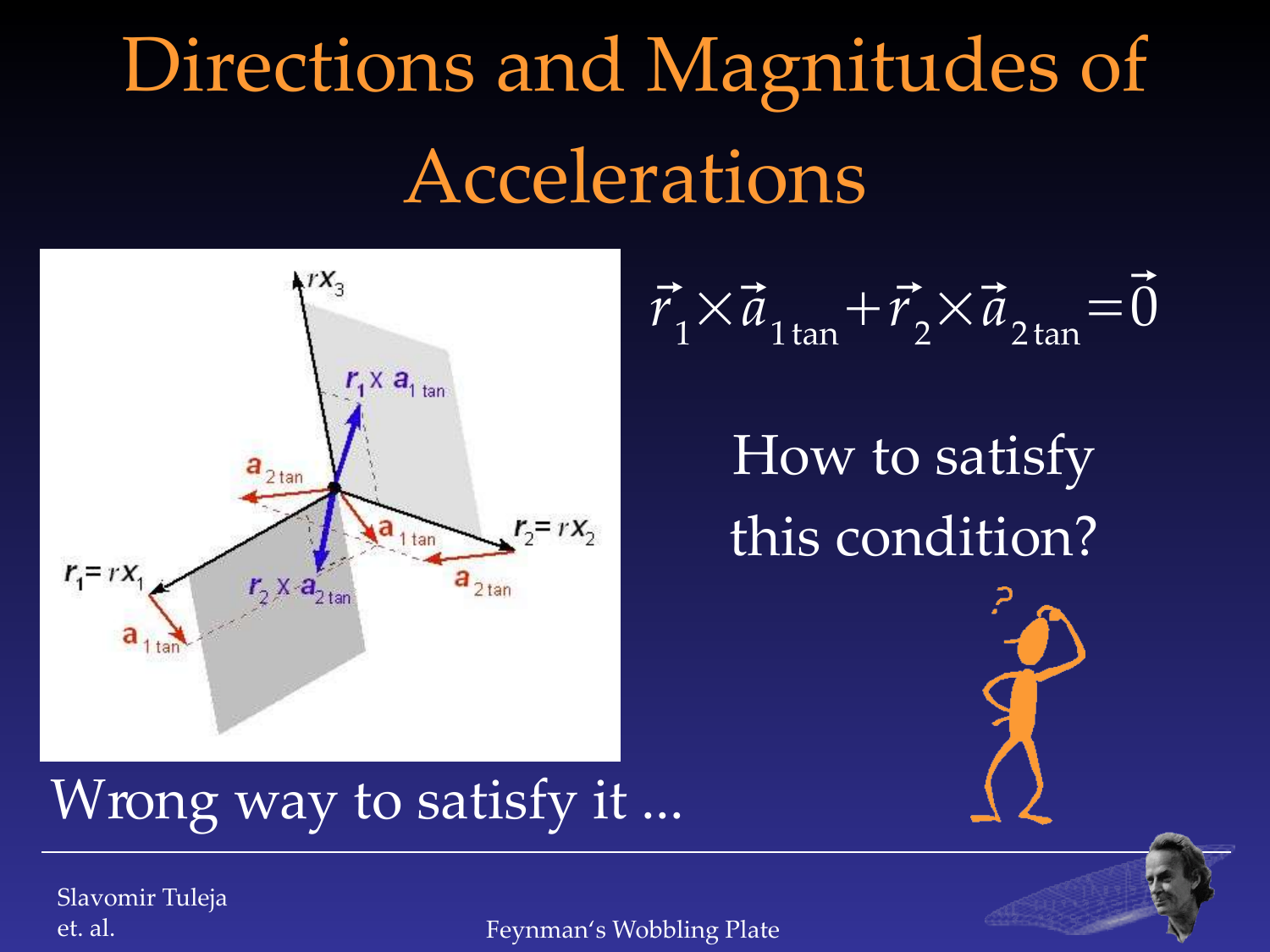# Directions and Magnitudes of Accelerations



 $\vec{r}_1 \times \vec{a}_{1 \tan} + \vec{r}_2 \times \vec{a}_{2 \tan} = \vec{0}$ 

#### The first possibility!

Slavomir Tuleja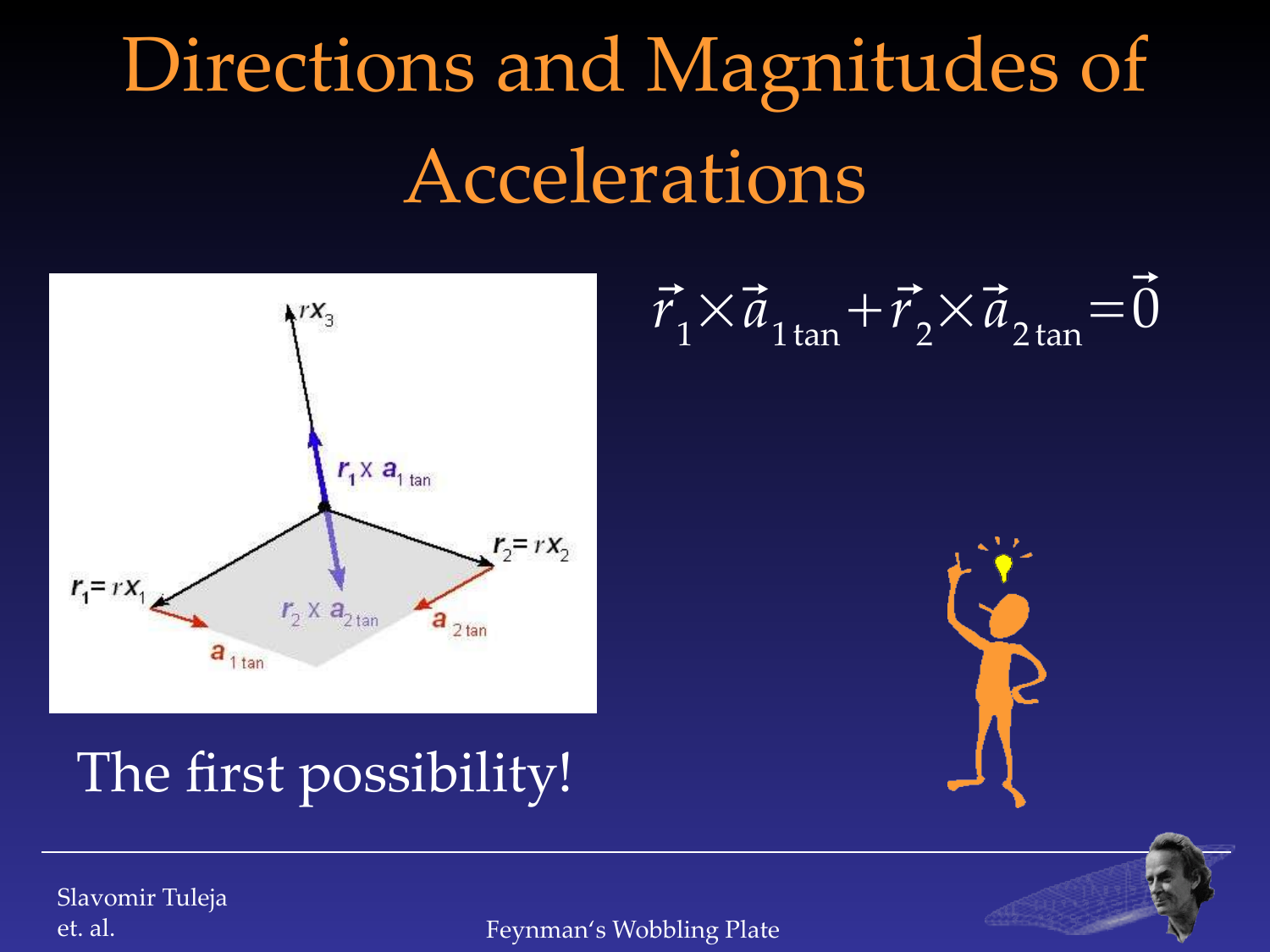# Directions and Magnitudes of Accelerations



$$
\vec{r}_1 \times \vec{a}_{1 \tan} + \vec{r}_2 \times \vec{a}_{2 \tan} = \vec{0}
$$

 $\left| \vec{a}_{1 \tan} \right| = \left| \vec{a}_{2 \tan} \right|$ Notice that in both

#### The second possibility

Slavomir Tuleja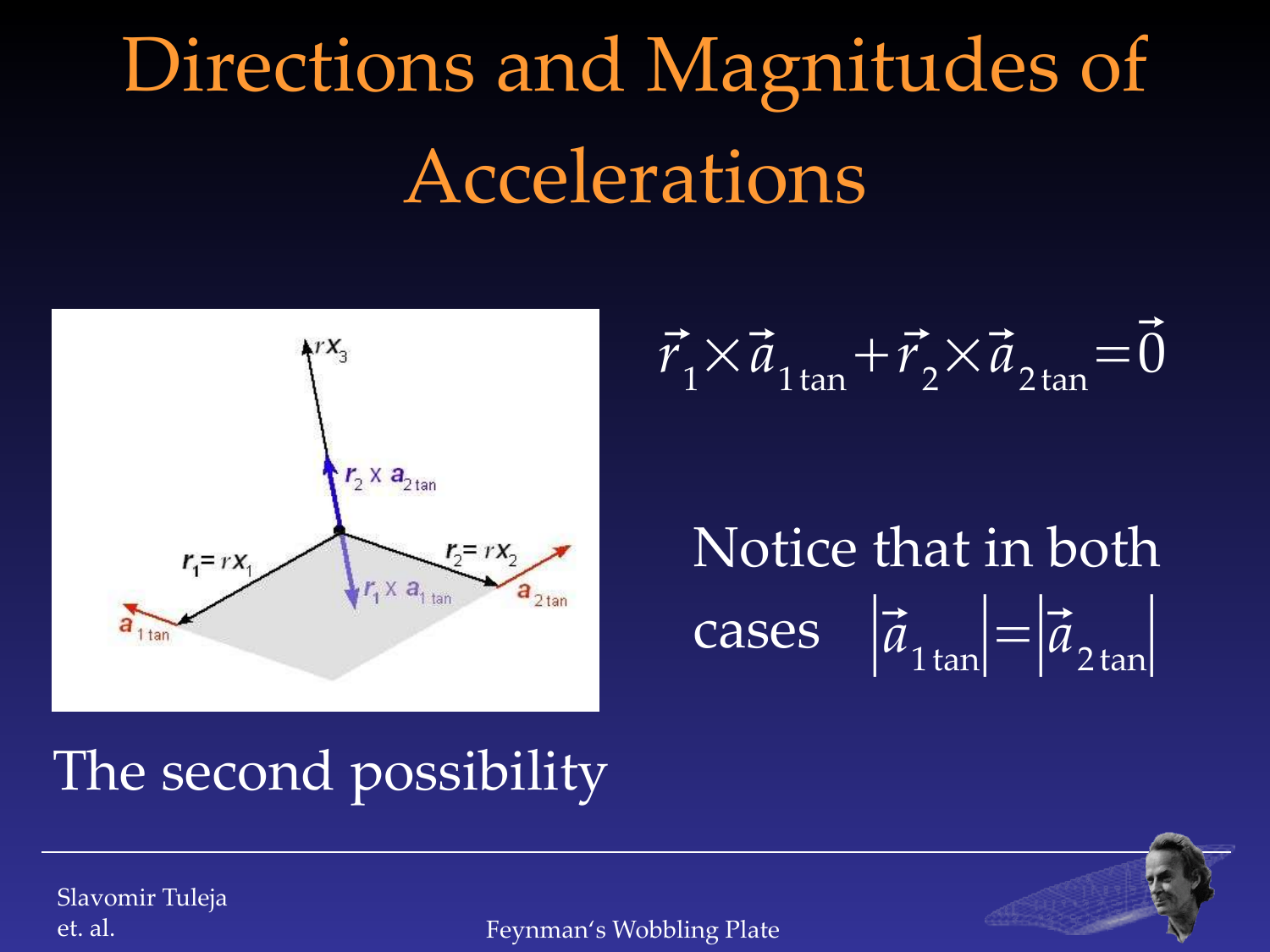### The Elementary Plate is Rigid



Slavomir Tuleja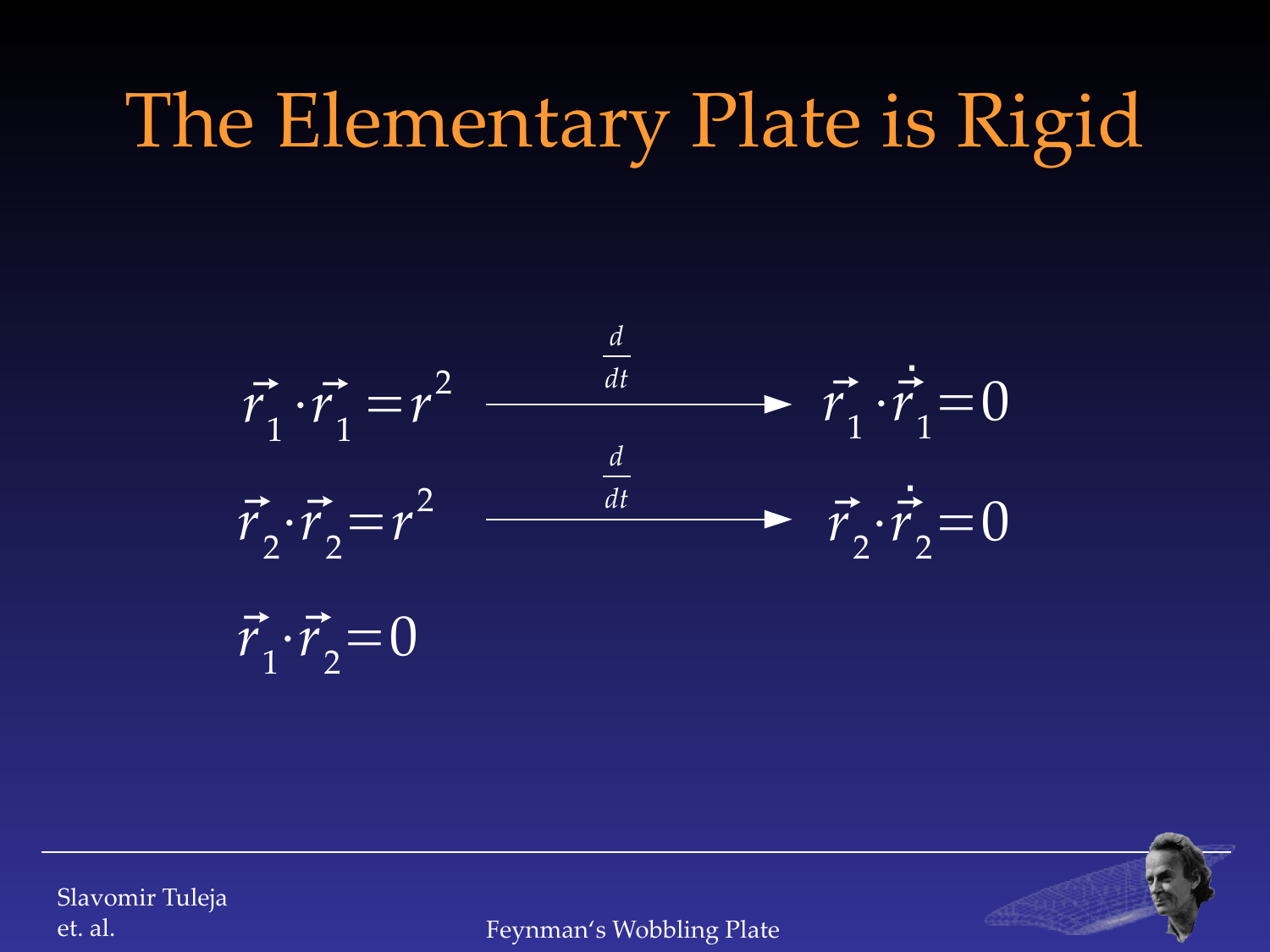# Magnitude of Tangential Accelerations



After decomposing the accelerations:  $\vec{a}_{1 \text{ rad}} \cdot \vec{r}_2 + \vec{a}_{1 \text{ tan}} \cdot \vec{r}_2 + \vec{a}_{2 \text{ rad}} \cdot \vec{r}_1 + \vec{a}_{2 \text{ tan}} \cdot \vec{r}_1 + 2 \vec{r}_1 \cdot \vec{r}_2 = 0$  $\overline{\phantom{a}}$ 0  $\rightarrow$ 0  $\overline{\phantom{0}}$  $\pm r|\vec{a}_{\tan}|$  $\overline{\phantom{a}}$  $\pm r|\vec{a}_{\text{tan}}|$ 

Slavomir Tuleja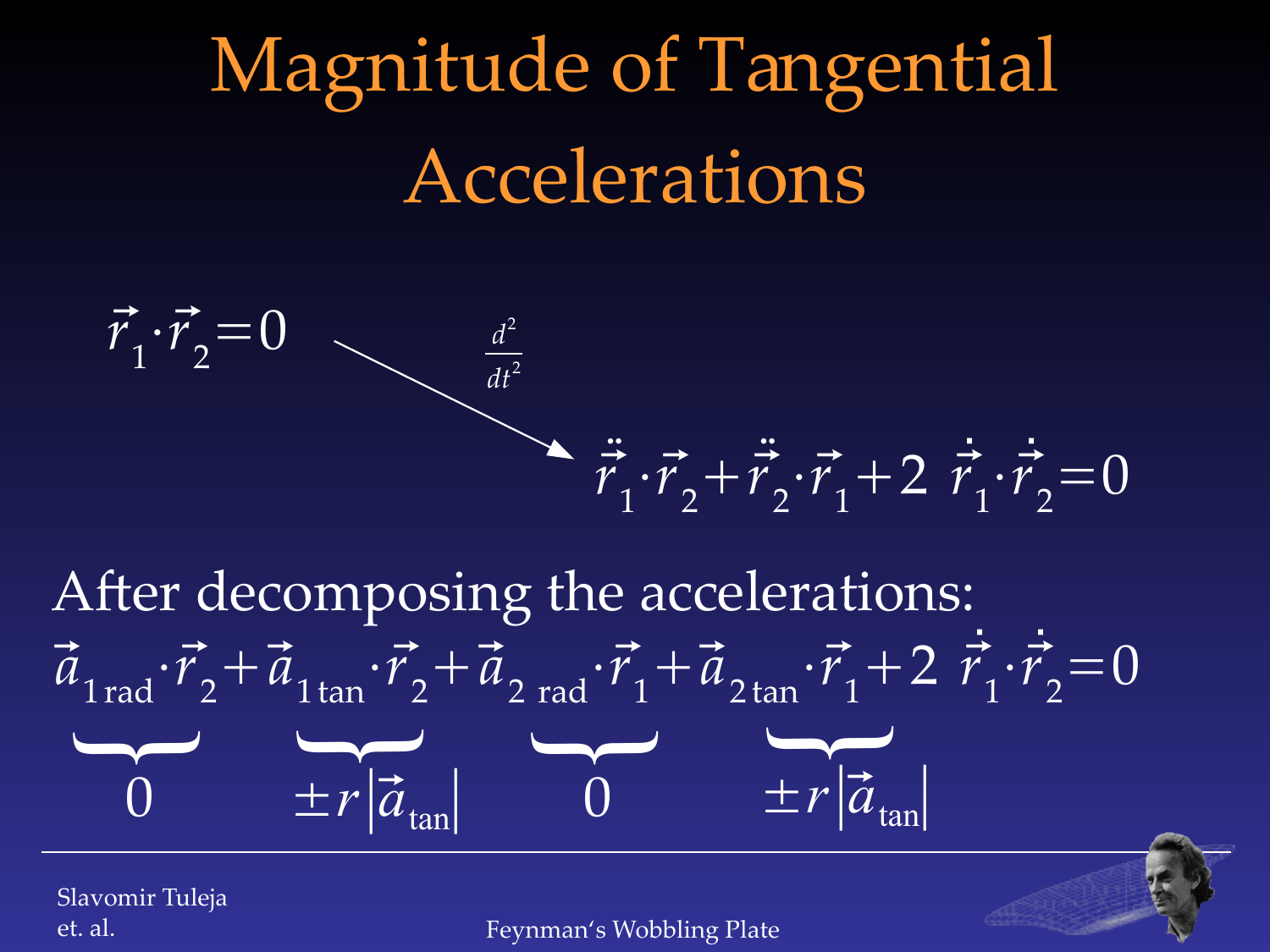Magnitude of Tangential Accelerations

$$
\pm 2 r |\vec{a}_{\tan}| + 2 \vec{r}_1 \cdot \vec{r}_2 = 0
$$

Finally we obtain the expression for the magnitude of the tangential acceleration:

$$
|\vec{a}_{\tan}| = \left| \frac{\vec{r}_1 \cdot \vec{r}_2}{r} \right|
$$

Slavomir Tuleja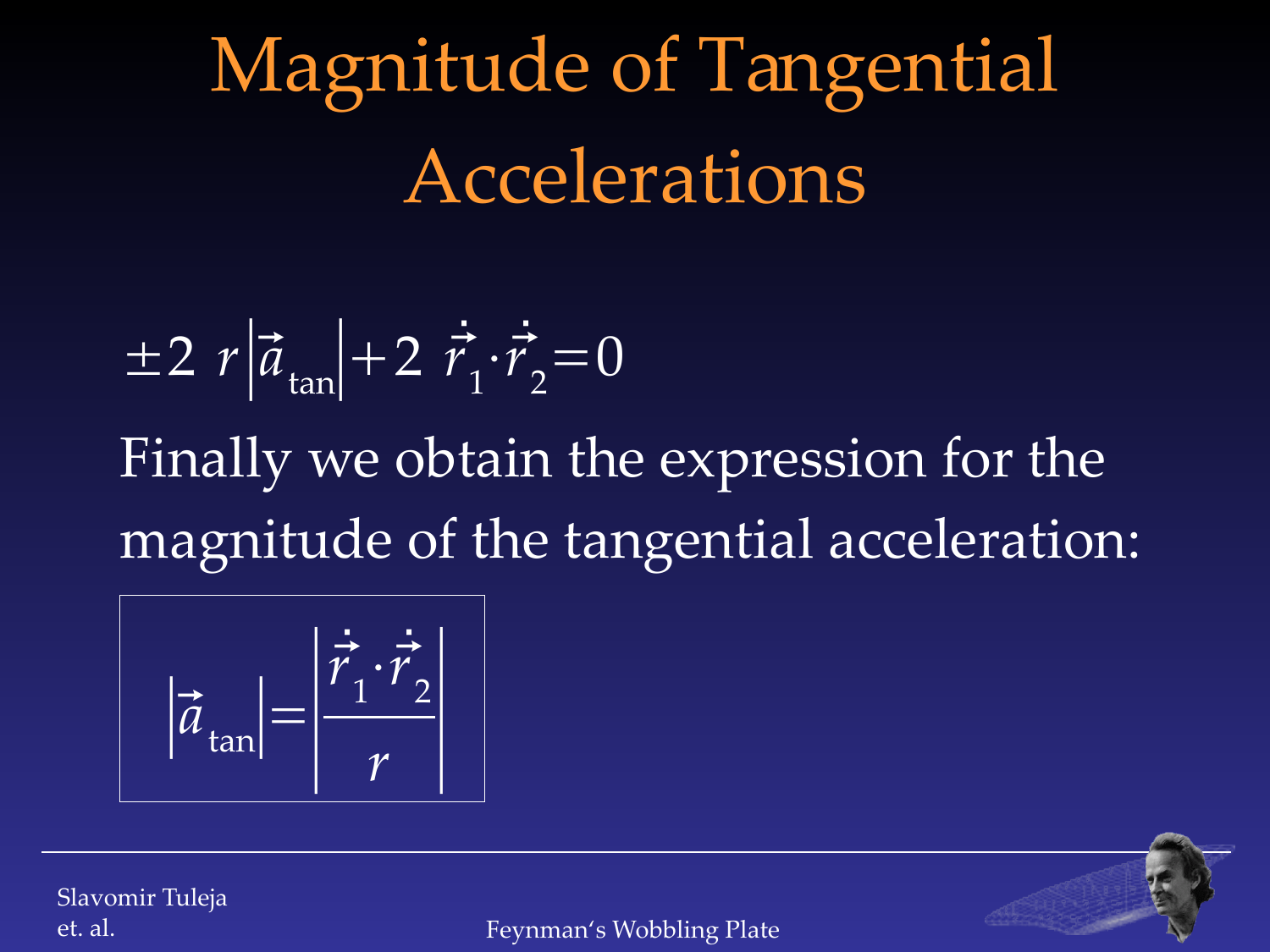### Small Magnitude of Wobbling



$$
\vec{v}_1 = \vec{r}_1 = |\vec{r}_1| \cos \varepsilon_1 \hat{x}_2 + |\vec{r}_1| \sin \varepsilon_1 \hat{x}_3
$$
  

$$
\vec{v}_2 = \vec{r}_2 = -|\vec{r}_2| \cos \varepsilon_2 \hat{x}_1 + |\vec{r}_2| \sin \varepsilon_2 \hat{x}_3
$$

Slavomir Tuleja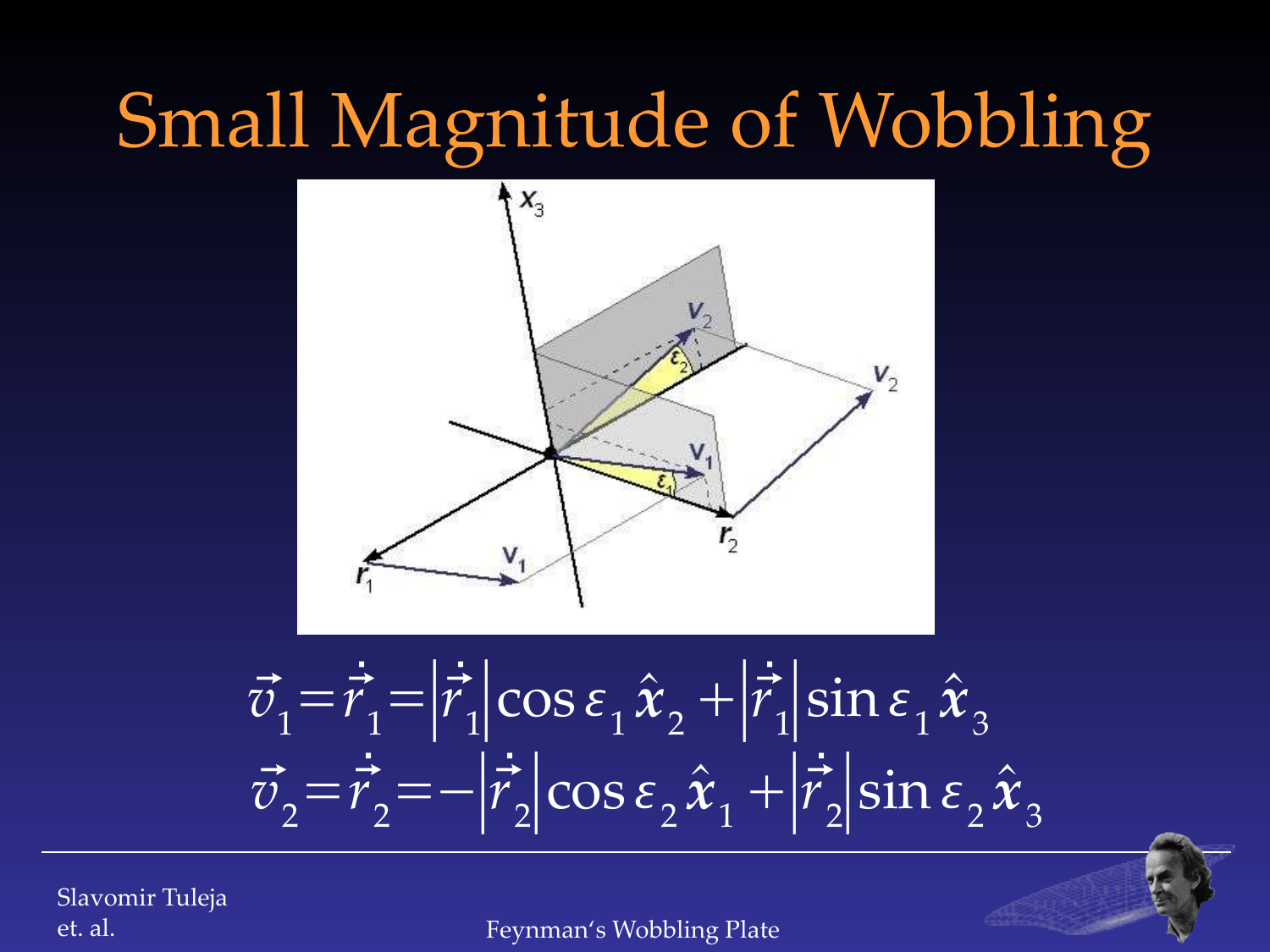## Small Magnitude of Wobbling



$$
|\vec{a}_{\tan}| = \frac{|\vec{r}_1||\vec{r}_2|}{r} \sin \varepsilon_1 \sin \varepsilon_2 \approx \frac{|\vec{r}_1||\vec{r}_2|}{r} \varepsilon_1 \varepsilon_2 \to 0
$$

Slavomir Tuleja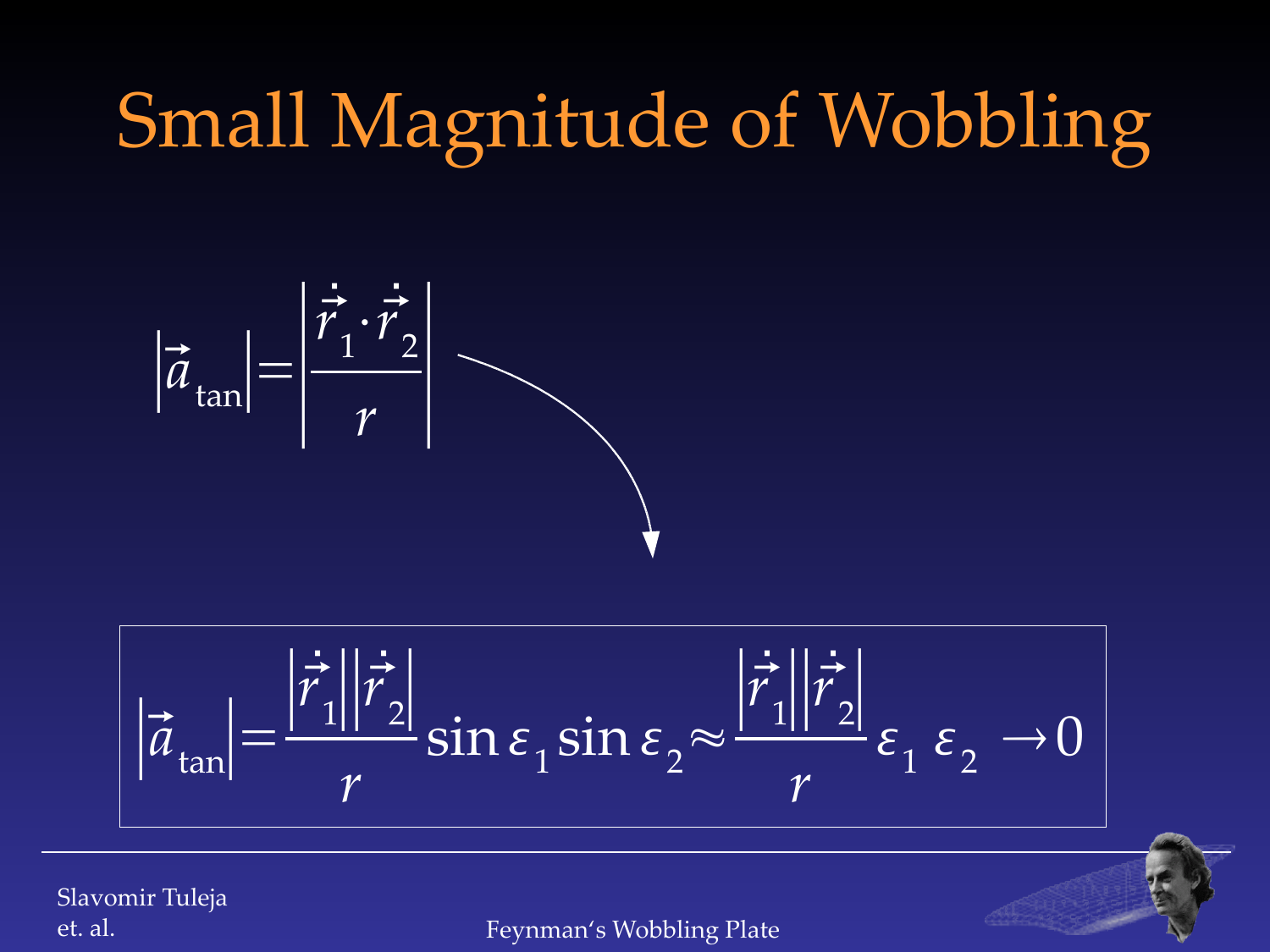# Adding Elementary Plates

- The real plate can be composed of a large number of *"*elementary" (four-particle) plates.
- All the particles of those elementary plates have only radial accelerations and thus only radial interaction.
- Synchronous motion of all those elementary plates gives rise to the motion of the real plate.

Slavomir Tuleja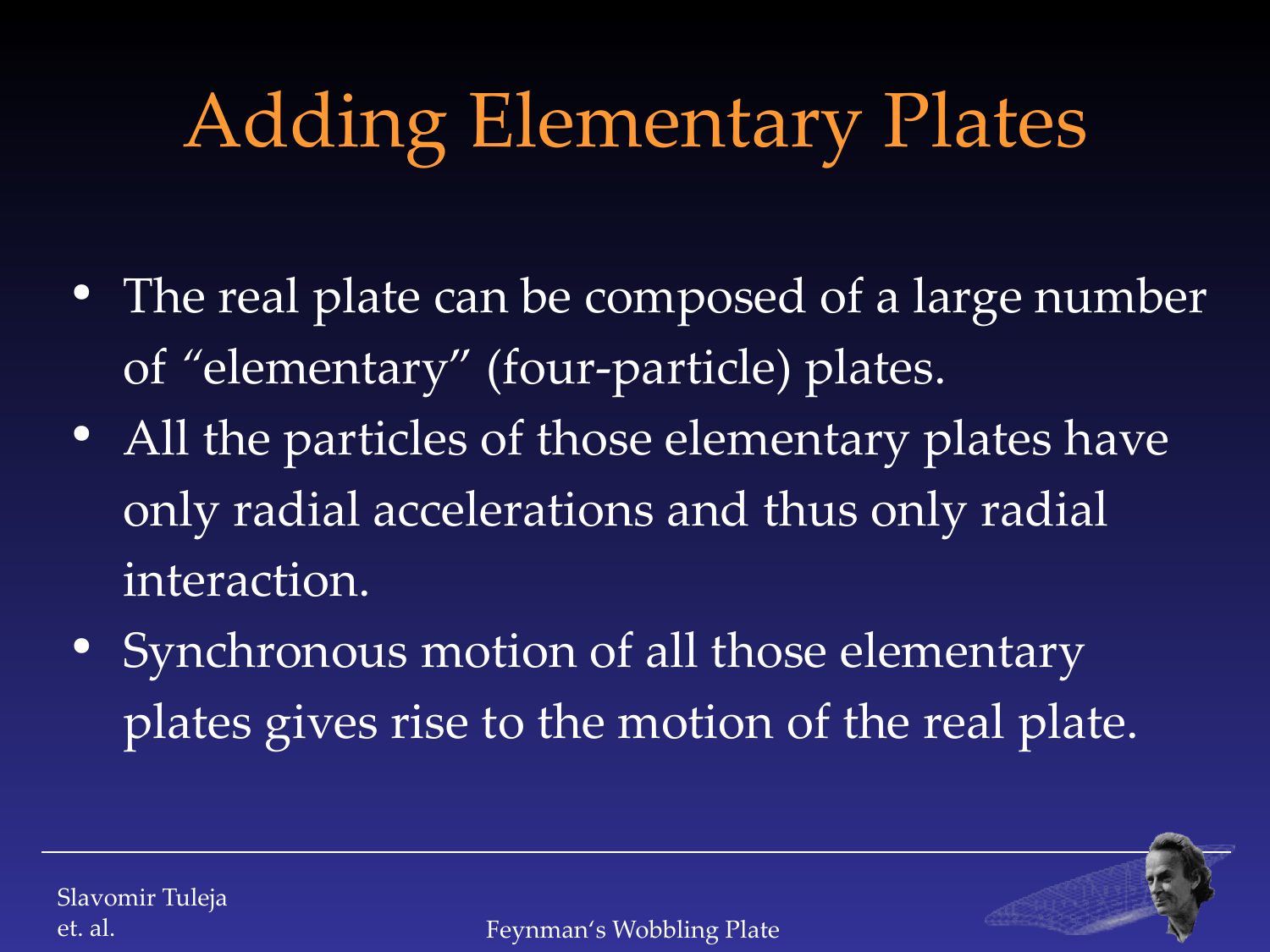### Conclusions



• We have shown that acceleration of every particle of the plate is centripetal, and THEREFORE

• every particle of the plate will trace out a circle.

QED